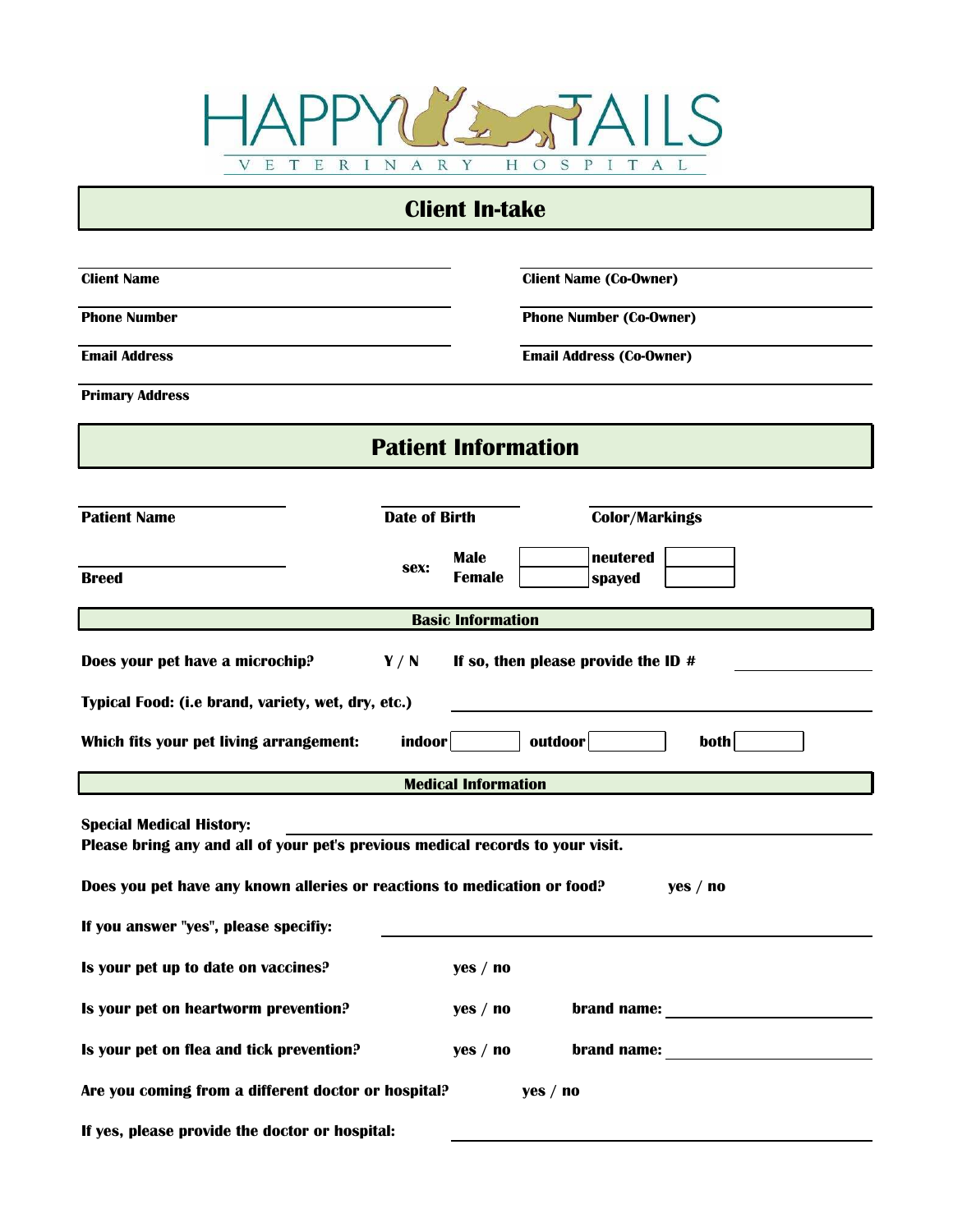

# **Getting to know your Pet**



**How would you describe your pet's reaction to going to the vet?**



**Is your pet on any chronic medication/supplements? Please list the names and brands**



**Are there any veterinary procedures that made your pet particularly uncomfortable in the past or that seemed difficult for you or the staff to do? (nail trim, blood work, temperature check, ear exam, etc.)**



**Are there any special instructions related to your pet that would like us to know?**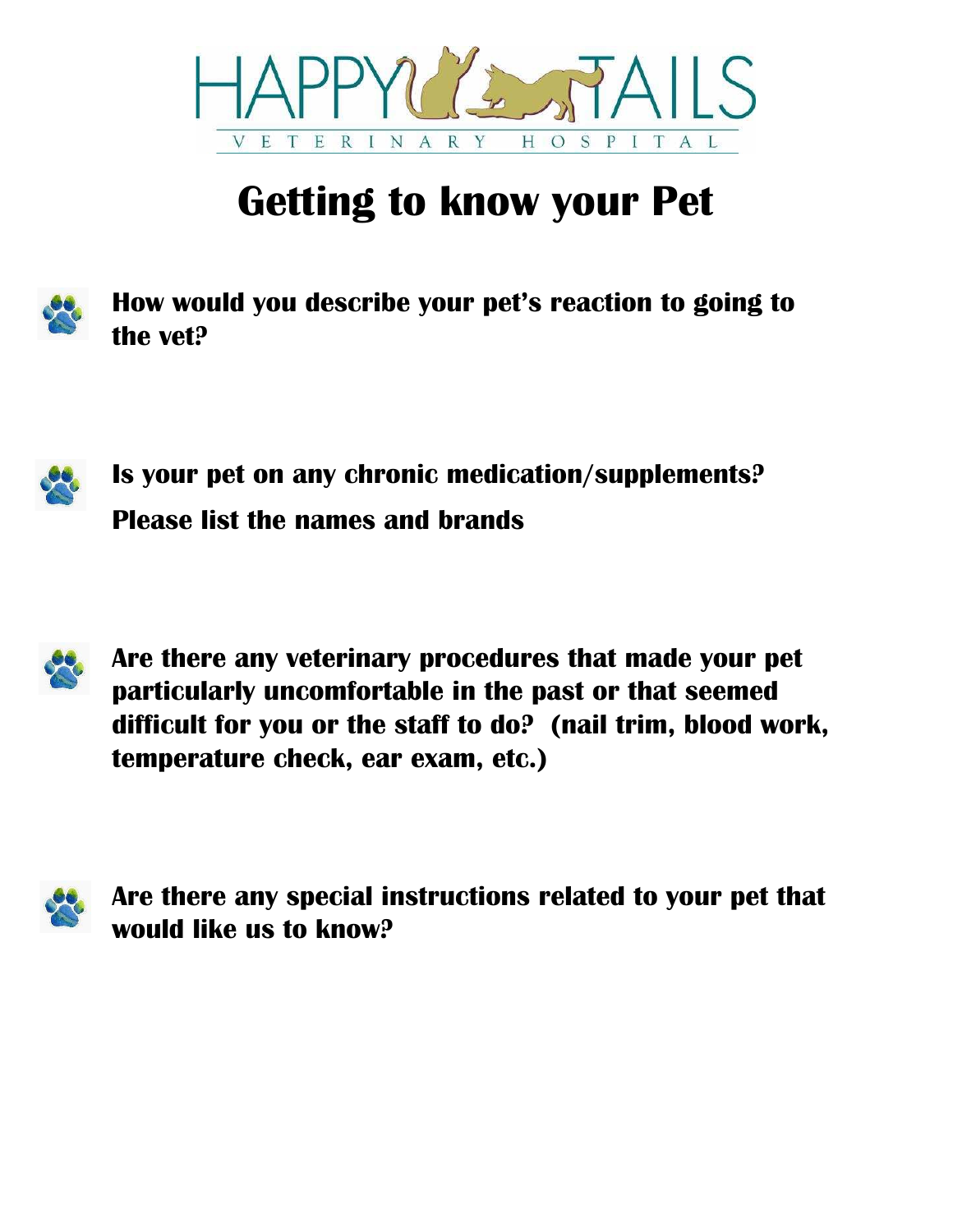

### **Recurring Credit Card Payment Authorization**

You authorize regularly scheduled charges to your credit card. You will be charged the amount indicated below each billing period. A receipt for each payment will be provided to you and the charge will appear on your credit card statement. You agree that no prior notification will be provided unless the date or amount changes, in which case you will receive notice from us at least 10 days prior to the payment being collected.

| Credit Card indicated below for $\frac{1}{2}$ (Amount \$) on the $\frac{1}{\frac{1}{2}(\text{day})}$ of                             |  |
|-------------------------------------------------------------------------------------------------------------------------------------|--|
|                                                                                                                                     |  |
|                                                                                                                                     |  |
| <b>Billing Information</b>                                                                                                          |  |
| Phone # ___________________________<br>Billing Address _________________________________                                            |  |
|                                                                                                                                     |  |
| <b>Card Details</b>                                                                                                                 |  |
| $\Box$ Visa $\Box$ MasterCard $\Box$ Discover $\Box$ American Express                                                               |  |
| Cardholder Name<br>Account/CC Number ________________________________<br>Expiration Date _____ /_____<br>$CVV$ $\qquad$<br>Zip Code |  |

I understand that this authorization will remain in effect until I cancel it in writing, and I agree to notify **Happy Tails Veterinary Hospital** in writing of any changes in my account information or termination of this authorization at least 15 days prior to the next billing date. If the above noted payment dates fall on a weekend or holiday, I understand that the payments may be executed on the next business day. I acknowledge that the origination of Credit Card transactions to my account must comply with the provisions of U.S. law. I certify that I am an authorized user of this Credit Card and will not dispute these scheduled transactions; so long as the transactions correspond to the terms indicated in this authorization form.

SIGNATURE \_\_\_\_\_\_\_\_\_\_\_\_\_\_\_\_\_\_\_\_\_\_\_\_\_\_\_\_\_\_ DATE \_\_\_\_\_\_\_\_\_\_\_\_\_\_\_\_\_\_\_\_\_\_\_\_\_\_\_\_\_\_\_\_

(Cardholder's Signature)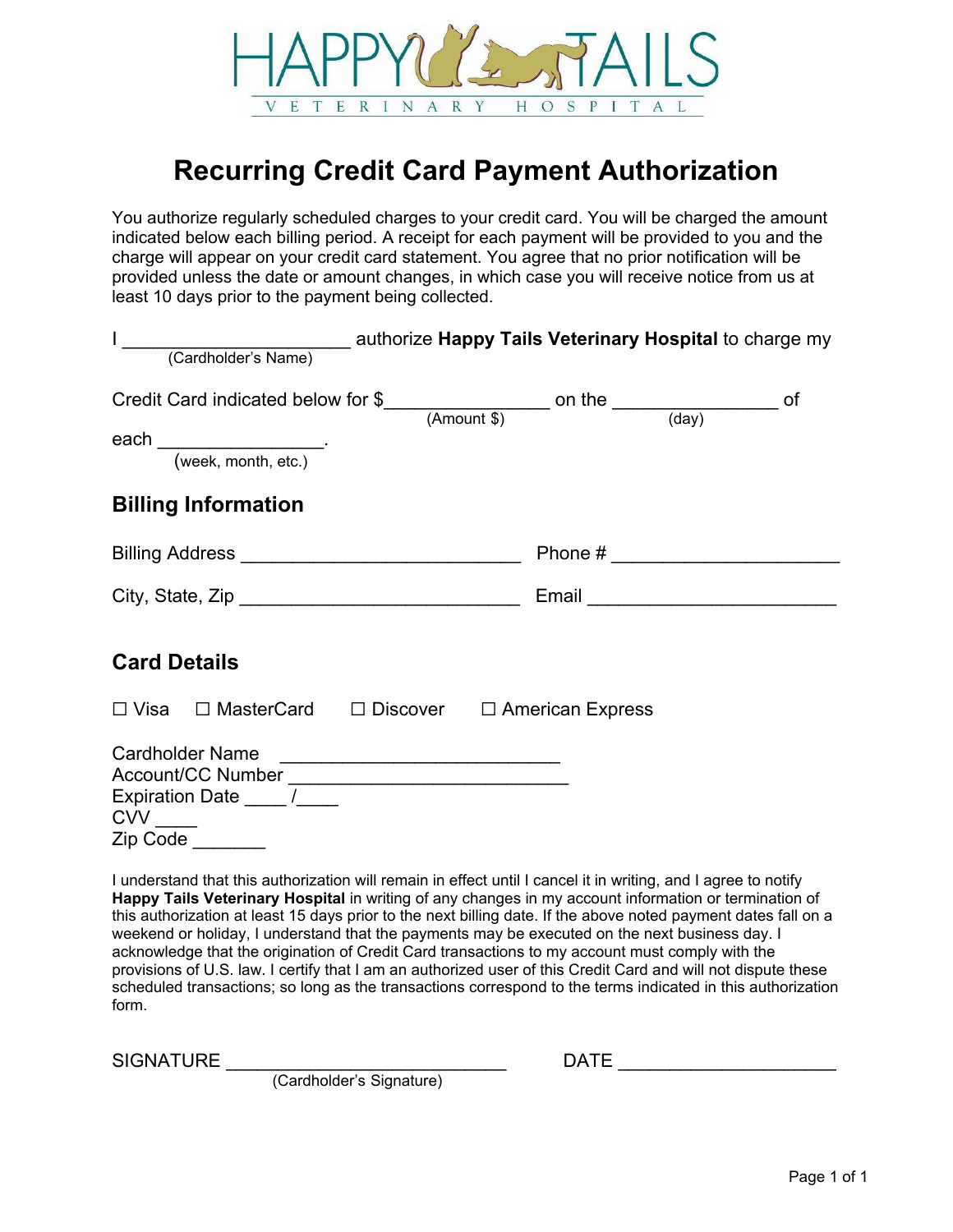

## 24 Hour Cancellation & "No Show" Fee Policy

Recognizing that everyone's time is valuable, and the appointment time is limited, we ask that you provide a 24-hour notice if you are unable to keep your appointment. Each time a patient misses an appointment without providing proper notice, another patient is prevented from receiving care. Therefore, Happy Tails Veterinary Hospital in Pasadena, MD reserves the right to charge a nonrefundable fee of \$35.00 for each missed appointment, if it is not canceled within 24-hour notice. If it is your first appointment with Happy Tails as a new patient that has missed an appointment without 24-hour advance notice, the fee will be non-refundable of \$65.00. If an emergency appointment is missed the nonrefundable fee is \$131.00.

"No Show" fees will be billed to the patient. This fee is not covered by pet insurance, the fee must be paid prior to your next appointment. Multiple "No Shows" within a 12-month period will result in termination from our practice.

Thank you for your anticipated cooperation.

By signing below, you acknowledge that you have received this notice and you understand this policy.

Print, Last name, First name Date

Signature